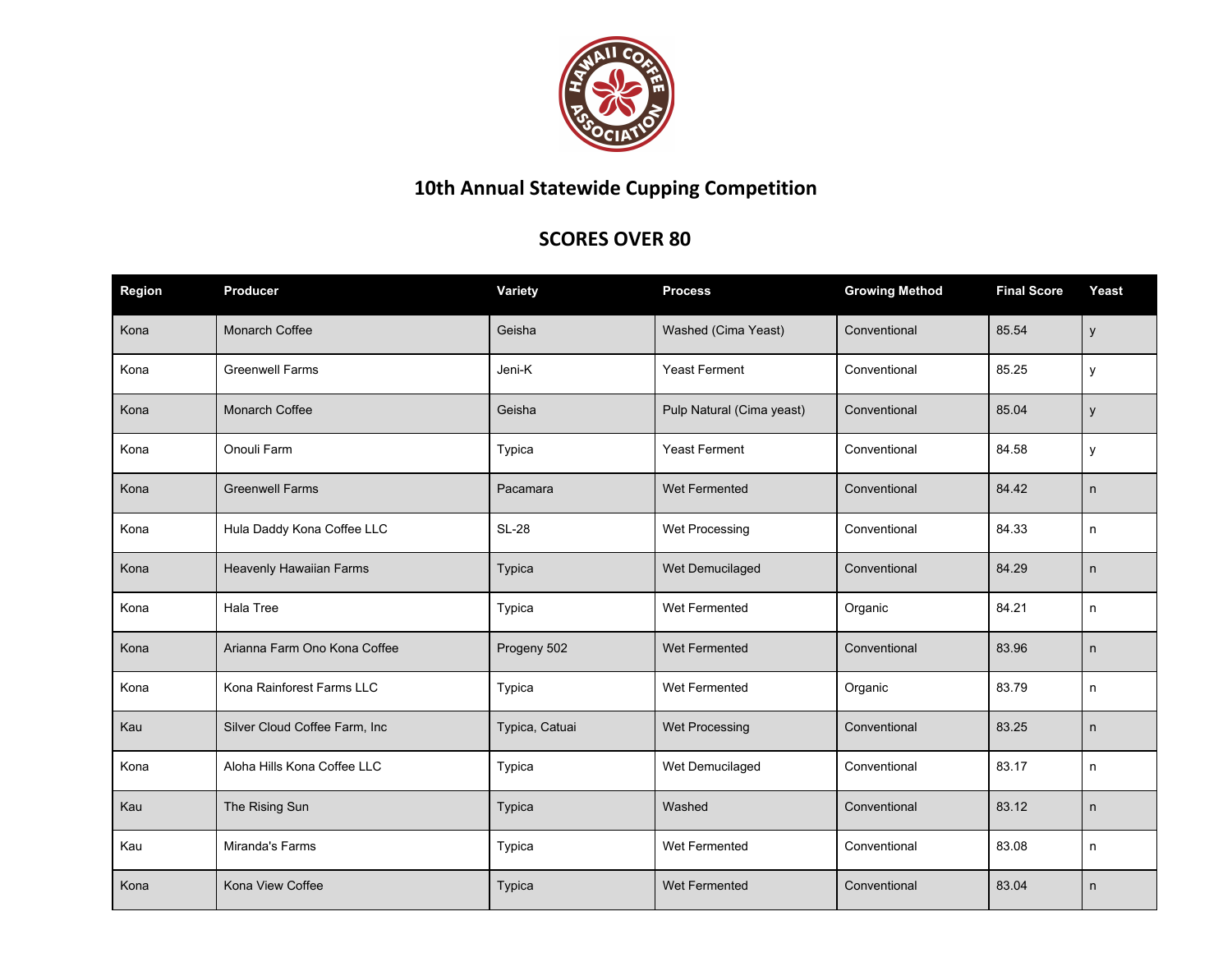| Kau   | Rusty's Hawaiian              | Bourbon, Typica                               | Washed                       | Conventional          | 82.96 | n            |
|-------|-------------------------------|-----------------------------------------------|------------------------------|-----------------------|-------|--------------|
| Kona  | <b>Greenwell Farms</b>        | Mamo                                          | Wet Fermented                | Conventional          | 82.92 | n            |
| Kona  | <b>Buddha's Cup</b>           | Typica                                        | Wet Fermented                | Conventional          | 82.88 | n            |
| Kona  | Hawaiian Queen Coffee         | <b>Typica</b>                                 | Washed                       | Conventional          | 82.85 | n            |
| Kona  | Monarch Coffee                | Geisha                                        | Washed (SNG Yeast)           | Conventional          | 82.50 | У            |
| Kauai | Moloa'a Bay Coffee            | Typica                                        | <b>Extended Fermentation</b> | Conventional          | 82.50 | n            |
| Maui  | Maui Mountain Coffee Farm     | Red Catuai, Typica                            | Wet Processing               | Conventional          | 82.46 | n            |
| Kona  | Arianna Farms Ono Kona Coffee | Typica                                        | Wet Fermented                | Conventional          | 82.46 | n            |
| Kona  | HC Farms/Honolulu Coffee Co   | Typica                                        | Wet Fermented                | Conventional          | 82.21 | n            |
| Kona  | <b>Buddha's Cup</b>           | <b>Typica</b>                                 | Wet Fermented (yeast)        | Conventional          | 82.08 | y            |
| Kona  | Makani Kai Pacific LLC        | Typica                                        | Wet Fermented                | Conventional (Hybrid) | 81.83 | n            |
| Kona  | <b>Hala Tree</b>              | Typica                                        | Natural                      | Organic               | 81.50 | n            |
| Kona  | Arianna Farms Ono Kona Coffee | Maragogype                                    | Wet Fermented                | Conventional          | 81.25 | n            |
| Kona  | Kona Kulana Farms             | Typica                                        | Wet Fermented                | Conventional          | 81.00 | n            |
| Kona  | <b>Wolfpack Farms</b>         | Typica                                        | Wet Fermented                | Conventional          | 82.50 | n            |
| Kona  | Hala Tree                     | Typica                                        | Dry Ferment (yeast)          | Organic               | 82.50 | у            |
| Kona  | Rooster Farms                 | Typica                                        | Pulp Natural                 | Organic               | 82.50 | n            |
| Kona  | Arianna Farms Ono Kona Coffee | Progeny 502, Typica                           | Wet Fermented                | Conventional          | 82.50 | $\mathsf{n}$ |
| Kona  | Island Sun Coffee             | Typica                                        | Wet Fermented                | Conventional          | 82.50 | n            |
| Kona  | Kona Rainforest Farms LLC     | Typica                                        | Natural                      | Organic               | 82.45 | n            |
| Kau   | Wood Valley Farm              | Typica, Caturra                               | Carbonic Maceration          | Conventional          | 82.45 | n            |
| Kona  | Manny's Brew                  | Red Bourbon, Yellow<br>Caturra, Dwarf Arabica | Wet Demucilaged              | Conventional          | 82.45 | n            |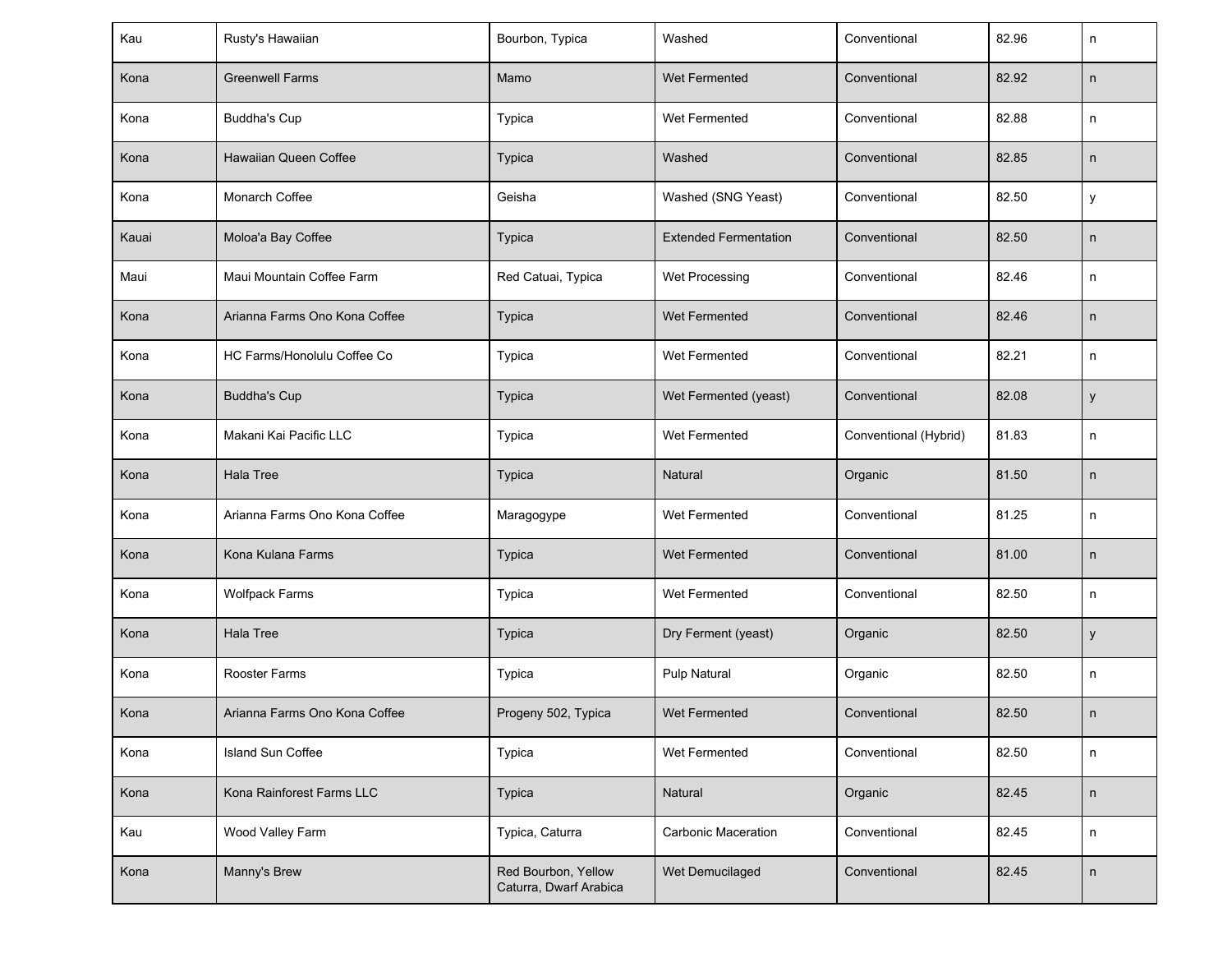| Kona    | Imagine 100% Kona             | Typica                | Wet Fermented                        | Conventional | 82.40 | n       |
|---------|-------------------------------|-----------------------|--------------------------------------|--------------|-------|---------|
| Kona    | Hala Tree                     | <b>Typica</b>         | Pulp Natural                         | Organic      | 82.38 | n       |
| Kona    | Heavenly Hawaiian Farms       | Progeny 502           | Wet Demucilaged                      | Conventional | 82.35 | n       |
| Kona    | Kona Farm Direct              | Progeny 502 (grafted) | Wet Fermented                        | Conventional | 82.35 | n       |
| Kau     | JN Coffee Farm                | Typica                | Washed                               | Conventional | 82.35 | n       |
| Kona    | Arianna Farms Ono Kona Coffee | <b>Typica</b>         | <b>Pulp Natural</b>                  | Conventional | 82.35 | n       |
| Kona    | Kona Kulana Farms             | Typica                | Wet Fermented (yeast)                | Conventional | 82.33 | у       |
| Kona    | Onouli Farm                   | <b>Typica</b>         | Wet Fermented                        | Organic      | 82.30 | n       |
| Kona    | Doutor Coffee - Mauka Meadows | Typica                | Wet Demucilaged and Wet<br>Fermented | Conventional | 82.30 | n       |
| Kona    | Arianna Farms Ono Kona Coffee | Old Hawaiian          | Wet Fermented                        | Conventional | 82.30 | n       |
| Kona    | Imagine 100% Kona             | Typica                | Wet Fermented (yeast)                | Conventional | 82.29 | у       |
| Kona    | <b>Island Sun Coffee</b>      | Typica                | Dry Ferment (yeast)                  | Conventional | 82.20 | у       |
| Kau     | Rusty's Hawaiian              | Typica                | Washed (Oro Yeast)                   | Conventional | 82.20 | у       |
| Kona    | HC Farms/Honolulu Coffee Co   | <b>Yellow Catuai</b>  | Wet Fermented                        | Conventional | 82.13 | n       |
| Kau     | Rusty's Hawaiian              | Typica                | Washed                               | Conventional | 82.13 | n       |
| Hamakua | OK Farms                      | Caturra               | Washed                               | Conventional | 82.10 | n       |
| Kau     | R & G Farm                    | Typica                | Wet Fermented                        | Conventional | 82.05 | n       |
| Maui    | Tambra Gardens/Kula Beans     | Typica, Red Catuai    | Wet Processing                       | Conventional | 82.00 | n       |
| Kona    | Kona View Coffee              | Typica                | Wet Fermented (yeast)                | Conventional | 82.00 | у       |
| Kau     | Navarro Coffee Farm           | Maragogype/Hybrid     | Wet Fermented                        | Conventional | 82.00 | n       |
| Kona    | <b>Greenwell Farms</b>        | Mamo                  | Yeast Ferment                        | Conventional | 81.95 | у       |
| Kau     | Aroma Coffee Farm             | Guatemala Typica      | Wet Fermented                        | Conventional | 81.95 | $\sf n$ |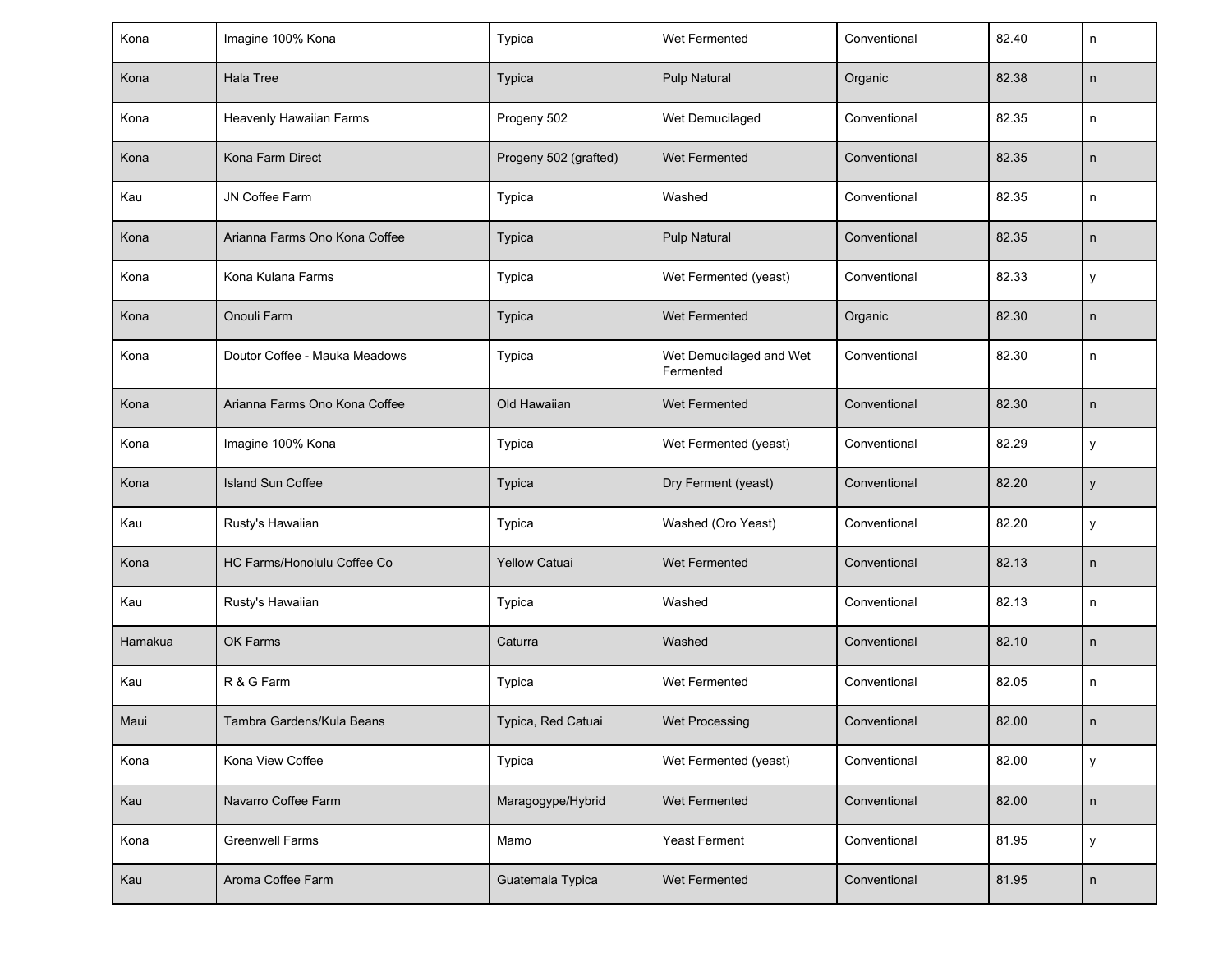| Oahu   | HARC Kunia/Chifumi Nagai           | Red Catuai                    | Wet Processing        | Conventional (Method<br>A) | 81.94 | n            |
|--------|------------------------------------|-------------------------------|-----------------------|----------------------------|-------|--------------|
| Maui   | Maui Estate Coffee Co              | <b>Typica</b>                 | Wet Fermented         | Hybrid                     | 81.90 | $\mathsf{n}$ |
| Kona   | <b>Greenwell Farms</b>             | Typica                        | Wet Fermented         | Conventional               | 81.90 | n            |
| Kona   | Yamasawa Farms                     | <b>Typica</b>                 | Wet Processing        | Conventional               | 81.85 | n            |
| Hawaii | Second Alarm Farm                  | Typica                        | Wet Fermented         | Conventional               | 81.85 | n            |
| Maui   | Olinda Organic Farm                | <b>Red Catuai</b>             | Wet Fermented         | Organic                    | 81.80 | $\mathsf{n}$ |
| Kona   | Kona Gold                          | Typica                        | Wet Fermented         | Conventional               | 81.75 | n            |
| Hawaii | Guanzon Coffee Farm                | Typica, Caturra               | Wet Fermented         | Conventional               | 81.69 | n            |
| Kau    | Ka'u Ocean Vista Coffee Estate LLC | Typica                        | Wet Demucilaged       | Conventional               | 81.69 | n            |
| Kau    | R & G Farm                         | <b>Typica</b>                 | Wet Fermented         | Conventional               | 81.60 | $\mathsf{n}$ |
| Kau    | JN Coffee Farm                     | Red and Yellow Guat           | Double Washed         | Conventional               | 81.45 | n            |
| Maui   | Pueo Coffee Company                | <b>Typica</b>                 | Wet Processing        | Conventional               | 81.35 | n            |
| Kauai  | Moloa'a Bay Coffee                 | Typica                        | Honey                 | Conventional               | 81.20 | n            |
| Kau    | Navarro Coffee Farm                | Typica, Maragogype            | Wet Fermented         | Conventional               | 81.20 | n            |
| Kona   | Onouli Farm                        | Typica                        | Wet Fermented         | Conventional               | 81.20 | n            |
| Kauai  | Kauai Coffee Company LLC           | Kauai Blue Mountain           | Natural               | Conventional               | 81.08 | n            |
| Hawaii | Hilo Coffee Mill                   | Typica, Caturra               | Wet Fermented         | Conventional               | 81.20 | n            |
| Kona   | Arianna Farms Ono Kona Coffee      | Typica, Progeny 502           | Pulp Natural          | Conventional               | 81.20 | n            |
| Kau    | Silver Cloud Coffee Farm, Inc      | Typica                        | Wet Processing        | Conventional               | 81.15 | n            |
| Kona   | Kona Cherry Hill                   | Typica                        | Wet Fermented         | Conventional               | 81.15 | n            |
| Kona   | Manny's Brew                       | Typica, Caturra               | Wet Fermented (yeast) | Conventional               | 81.12 | У            |
| Maui   | O'o Farm                           | Red Catuai, Yellow<br>Caturra | Wet Demucilaged       | Conventional               | 81.00 | $\sf n$      |